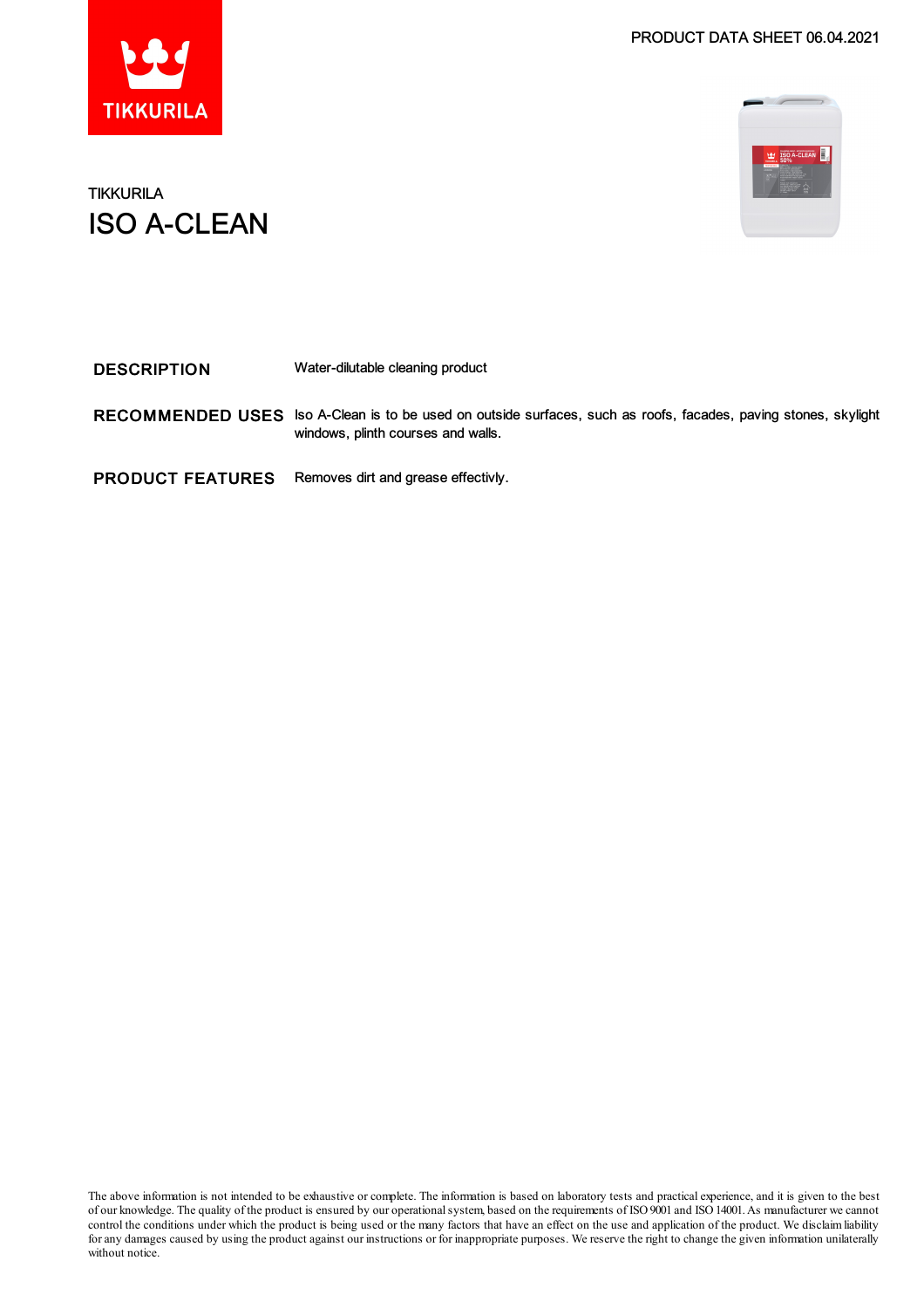

# ISO A-CLEAN

| <b>TECHNICAL DATA</b>     |                                                                                                                                                                                                                                                                                                                                                                                                                                                                                                                                                                                                                                                                                                                                                                                                                                                                                                        |
|---------------------------|--------------------------------------------------------------------------------------------------------------------------------------------------------------------------------------------------------------------------------------------------------------------------------------------------------------------------------------------------------------------------------------------------------------------------------------------------------------------------------------------------------------------------------------------------------------------------------------------------------------------------------------------------------------------------------------------------------------------------------------------------------------------------------------------------------------------------------------------------------------------------------------------------------|
| <b>Gloss</b>              |                                                                                                                                                                                                                                                                                                                                                                                                                                                                                                                                                                                                                                                                                                                                                                                                                                                                                                        |
| Coverage                  | $2 - 6$ m <sup>2</sup> /l<br>The practical spreading rate depends on application method, form and surface of the<br>material.                                                                                                                                                                                                                                                                                                                                                                                                                                                                                                                                                                                                                                                                                                                                                                          |
| Can sizes                 | 5 I, 25 I, 200 I, 950 I                                                                                                                                                                                                                                                                                                                                                                                                                                                                                                                                                                                                                                                                                                                                                                                                                                                                                |
| <b>Mixing ratio</b>       | To be diluted to 1-2%                                                                                                                                                                                                                                                                                                                                                                                                                                                                                                                                                                                                                                                                                                                                                                                                                                                                                  |
| <b>Application method</b> | Use protective gloves and safety glasses during application.<br>Iso A-Clean is supplied as a concentrate<br>- Ready-to-use solution for very dirty surfaces: 1 part of lso A-Clean to 25 parts of<br>water (2 % solution)<br>- Ready-to-use solution for ordinary maintenance and cleaning before painting: 1 part<br>of Iso A-Clean<br>to 50 parts of water (1 % solution)<br>Apply with paintbrush, brush or sprayer (high/low pressure)<br>When cleaning vertical surfaces, it is recommended to use a low-pressure sprayer in<br>addition to paintbrush and brush<br>Only apply Iso A-Clean until the surface is saturated.<br>All excess liquid must be collected. Do not channel into the ground, streams, or<br>drains.<br>Always make a test coat to ensure the compatibility of product and surface.<br>The use of a higher concentration will not increase the effectiveness of Iso A-Clean. |
| <b>Drying time</b>        | $\blacksquare$                                                                                                                                                                                                                                                                                                                                                                                                                                                                                                                                                                                                                                                                                                                                                                                                                                                                                         |
| Density (kg/l)            | 1                                                                                                                                                                                                                                                                                                                                                                                                                                                                                                                                                                                                                                                                                                                                                                                                                                                                                                      |
| Volume solids (%)         | 50                                                                                                                                                                                                                                                                                                                                                                                                                                                                                                                                                                                                                                                                                                                                                                                                                                                                                                     |
| <b>VOC</b>                | Avoid spillage into drains, water systems and soil. Destroy liquid waste according to<br>the local regulations. Recycle or dispose of empty, dry cans in accordance with local<br>regulations<br>VOC: Max. 30 g/l (Kat. A/h)                                                                                                                                                                                                                                                                                                                                                                                                                                                                                                                                                                                                                                                                           |

The above information is not intended to be exhaustive or complete. The information is based on laboratory tests and practical experience, and it is given to the best of our knowledge. The quality of the product is ensured by our operationalsystem, based on the requirements of ISO9001 and ISO14001.As manufacturer we cannot control the conditions under which the product is being used or the many factors that have an effect on the use and application of the product. We disclaimliability forany damages caused by using the product against our instructions or for inappropriate purposes. We reserve the right to change the given information unilaterally without notice.